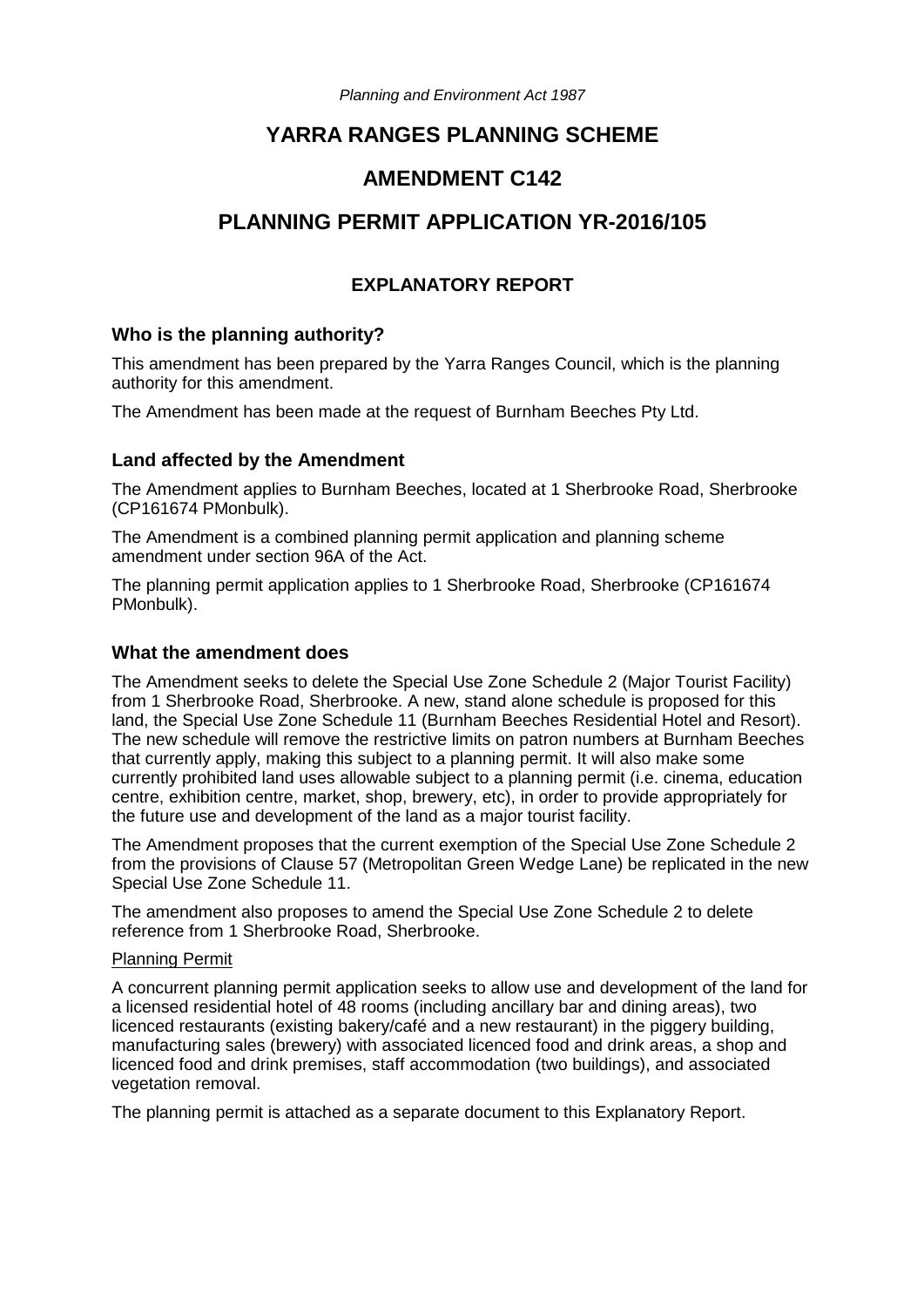## **Strategic assessment of the Amendment**

## **Why is the Amendment required?**

The amendment is required in order to provide for the future development of a major tourist facility on the site. The amendment will remove restrictive limits on patron numbers that are currently within the Special Use Zone Schedule 2, and will also allow a broader range of land uses, subject to a planning permit, than those currently provided for.

## **How does the Amendment implement the objectives of planning in Victoria?**

The amendment will help to implement a number of objectives of planning in Victoria. In particular, it will:

- Provide for the economic and sustainable use and development of land;
- Assist in creating a pleasant recreational environment for Victorians and visitors to Victoria;
- Conserve and enhance buildings of architectural or historical interest;
- Facilitate appropriate development.

#### **How does the Amendment address any environmental, social and economic effects?**

Wastewater and sewerage generated from future land uses will require the approval of the Environmental Protection Authority regarding treatment methods and required infrastructure. While parts of the land are environmentally significant, and parts subject to landslip risk, these areas are not currently proposed to accommodate development. Should this occur in the future, planning permission will be needed for buildings and works.

The amendment will facilitate the redevelopment of the Norris Hotel Building. This will restore and re-establish the viable use a state heritage listed building of architectural and historical value to Victoria.

The amendment will provide for more intensive commercial use of the land as a major tourist facility, which will generate employment opportunities in construction, hospitality and tourism. The development of the site will add to and strengthen the attraction of the Dandenong Ranges for tourism purposes.

## **Does the Amendment address relevant bushfire risk?**

The entire site is affected by the Bushfire Management Overlay (BMO). Any buildings and works proposed in association with accommodation, industry, retail and other relevant land uses, which would create new buildings or extend existing buildings by over 10 per cent, will therefore require a planning permit. A detailed assessment of bushfire risk and proposed management strategies will be needed, as well as referral of the application to the Country Fire Authority.

#### **Does the Amendment comply with the requirements of any Minister's Direction applicable to the amendment?**

The Amendment is consistent with the Ministerial Direction on the Form and Content of Planning Schemes.

#### *Ministerial Direction No. 9—Metropolitan Strategy*

The Amendment is consistent with the policies contained in *Plan Melbourne:* 

- Direction 1.2 strengthen the competiveness of Melbourne's employment land
- Direction 4.7 to respect our heritage as we build for the future

*Ministerial Direction No.11—Strategic Assessment of Amendments*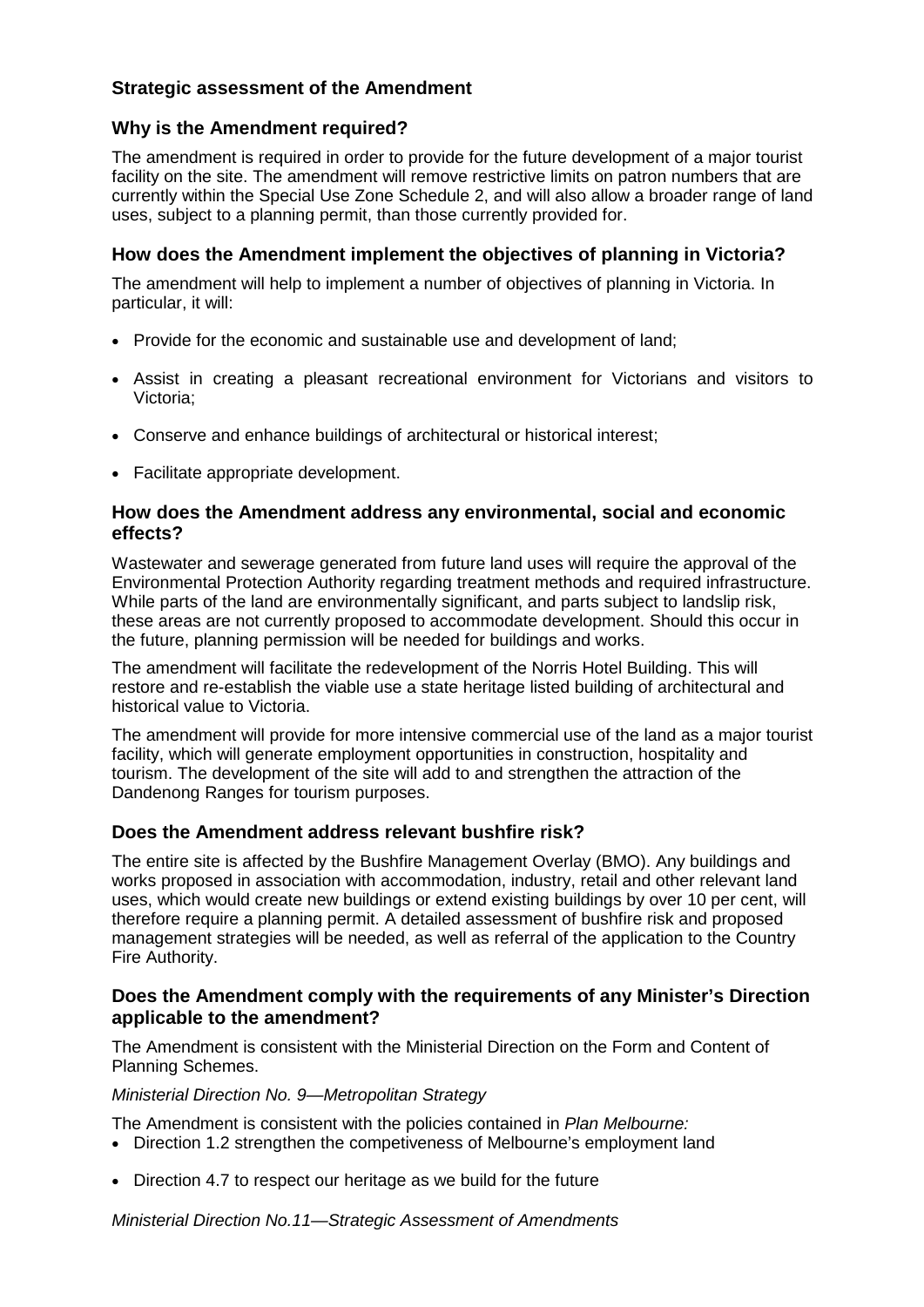The Amendment is consistent with this direction which ensures a comprehensive strategic evaluation of the planning scheme and the outcomes it produces.

#### **How does the Amendment support or implement the State Planning Policy Framework and any adopted State policy?**

The amendment proposal finds support in the following clauses of the State Planning Policy Framework:

- 11.04-5 Environment and water
- 11.04-7 Green wedges
- 12.01-2 Native vegetation management
- 12.01-4 Environmentally sensitive areas
- 12.04-2 Landscapes
- 13.05-1 Bushfire planning strategies and principles
- 15.01-5 Cultural identity and neighbourhood character
- 15.03-1 Heritage conservation
- 17.03-1 Facilitating tourism

The key statements emerging from these policies are:

- To protect natural assets and better plan water and waste management systems
- To protect areas of environmental, landscape and scenic value
- To ensure that permitted clearing of native vegetation results in no net loss in the contribution made by native vegetation to Victoria's biodiversity
- To protect and conserve environmentally sensitive areas
- To protect landscapes and significant open spaces that contribute to character, identity and sustainable environments
- To prioritise the protection of human life over other policy considerations in planning and decision-making in areas at risk from bushfire
- Ensure development responds to its context and reinforces special characteristics of local environment and place by emphasising the underlying natural landscape character, the heritage values and built form that reflect community identity, and the values, needs and aspirations of the community
- To ensure the conservation of places of heritage significance
- To encourage tourism development to maximise the employment and long-term economic, social and cultural benefits of developing the State as a competitive domestic and international tourist destination
- To plan for the provision of water supply, sewerage and drainage services that efficiently and effectively meet State and community needs and protect the environment

The amendment also finds support in clause 16.14 of the Upper Yarra Valley and Dandenong Ranges Regional Strategy Plan, where clause 16.14 states that land proposed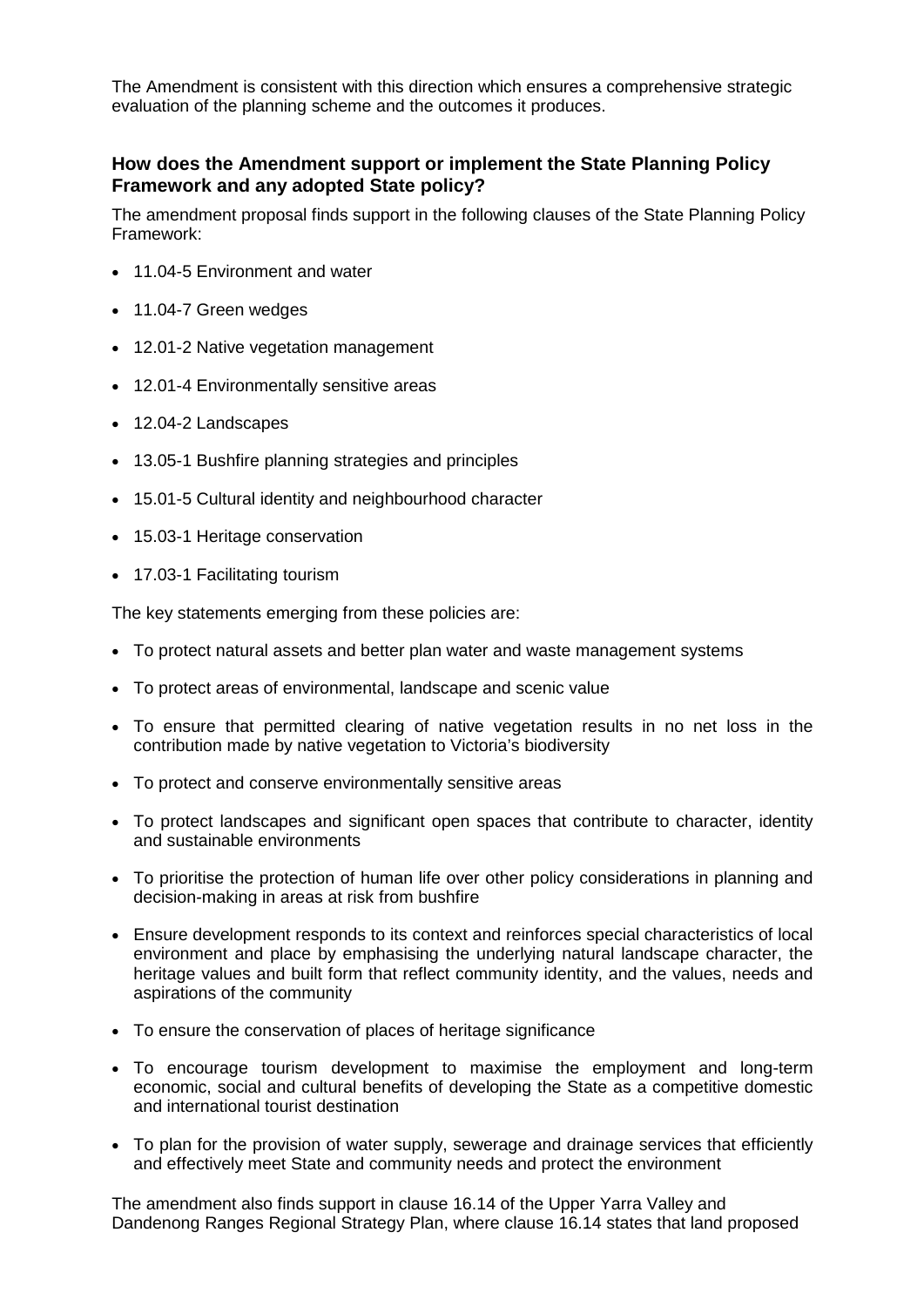for use as major tourist facilities must be within (among other things) a Rural Policy Area and included in a zone that specifically provides for that use. Burnham Beeches satisfies both requirements, being located in a Rural Landscape 1 Policy Area and the Special Use Zone (which provides specifically for major tourist facilities).

### **How does the Amendment support or implement the Local Planning Policy Framework, and specifically the Municipal Strategic Statement?**

The amendment proposal finds support in the following clauses of the Local Planning Policy Framework:

- 21.04-2 Commercial—objectives, strategies, policy and implementation (Objectives 1, 4 and 5)
- 21.06 Built form –objectives, strategies and implementation (Objectives 1 and 5)
- 21.06-1 Heritage (Objective 1)
- 21.07 Landscape—objectives, strategies and implementation (Objective 1)
- 21.09-1 Biodiversity (Objective 2)
- 21.09-2 Environmental hazards
- 22.05 Vegetation protection

The key statements emerging from these policies are:

- Encourage business development, tourism and agricultural industries, which recognise and reinforce the rural and green wedge character and outstanding natural assets of the **Shire**
- To recognise and facilitate the development of appropriate tourism opportunities, especially those that integrate with and promote the agricultural, environmental and conservation attributes of the Shire
- To provide for low impact tourist facilities which complement the distinctive rural and green wedge character and natural features of the Shire
- To promote proper siting and good design in the construction of all buildings and in the carrying out of works
- That development of new tourist facilities by compatible and integrated with surrounding land uses and the natural and built environments
- To protect and conserve the Shire's cultural heritage
- To retain and protect the scenic landscapes, rural and green wedge character and special environmental features of the Shire
- To protect and enhance the Shire's rich biodiversity
- To ensure that the use of land and development takes account of physical development constraints such as flood, fire and landslip, and to control development in these areas
- To ensure that consideration is given to the effect of removal of vegetation when assessing proposals to use and develop land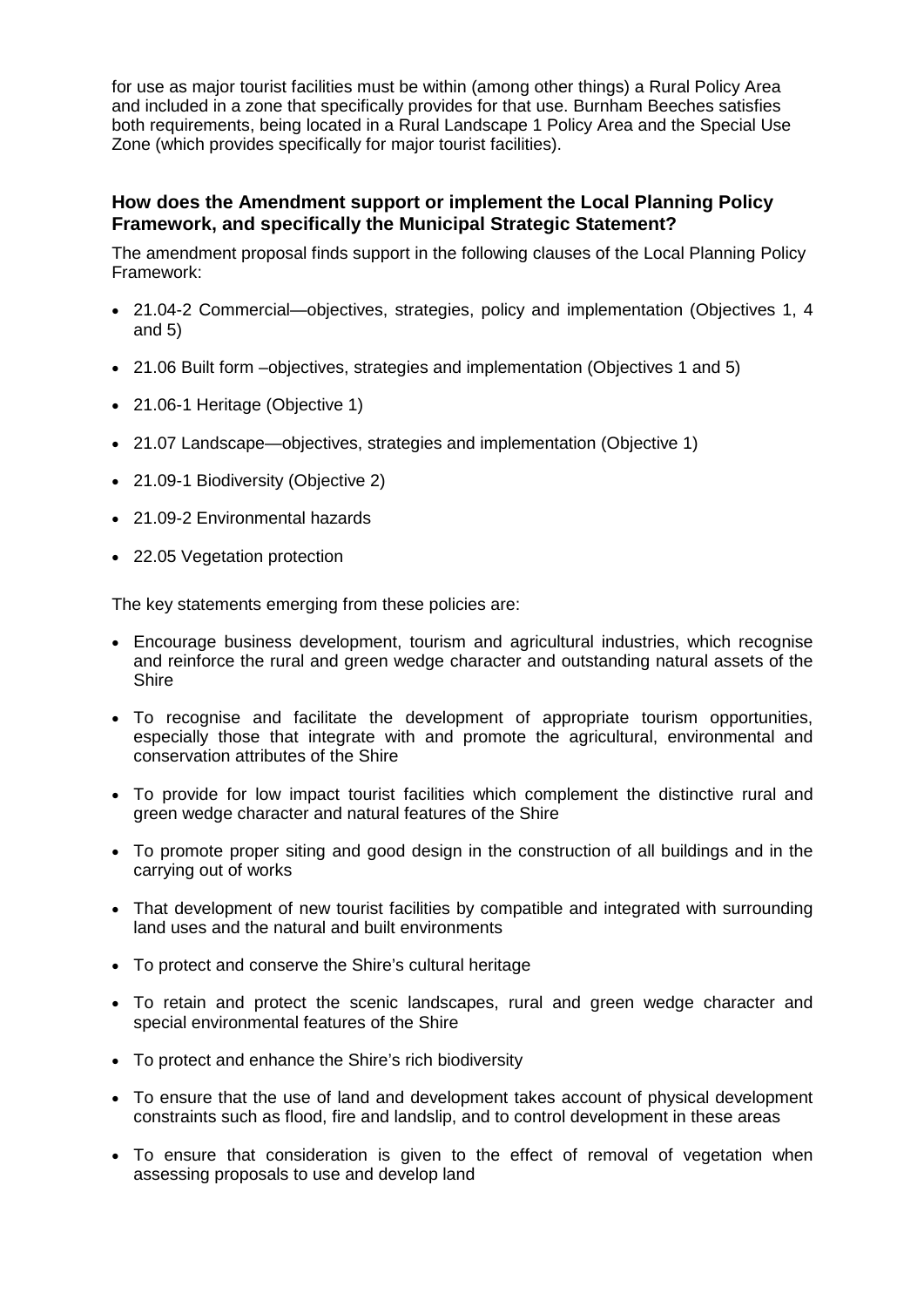## **Does the Amendment make proper use of the Victoria Planning Provisions?**

The amendment makes appropriate use of the Victorian Planning Provisions by creating a new, stand alone schedule to the Special Use Zone to govern the future use and development of the land.

## **How does the Amendment address the views of any relevant agency?**

All relevant government agencies will be notified of the amendment and will be given an opportunity to make submissions about the amendment.

### **Does the Amendment address relevant requirements of the Transport Integration Act 2010?**

The amendment is not expected to have any significant impacts on the transport system.

## **Resource and administrative costs**

• **What impact will the new planning provisions have on the resource and administrative costs of the responsible authority?**

The application of a new schedule to the Special Use Zone to the subject land is not expected to have any adverse impacts on the resources or administrative costs of Council.

## **Where you may inspect this Amendment**

The amendment is available for public inspection, free of charge at the following Yarra Ranges Community Links:

**Lilydale –** 15 Anderson Street, Lilydale

**Monbulk -** 21 Main Road, Monbulk

**Healesville –** 110 River Street, Healesville

**Upwey -** 40 Main Street, Upwey

**Yarra Junction -** Warburton Highway/Hoddle Street, Yarra Junction

Our Community Links are open Monday to Friday 9am to 5pm (Lilydale open at 8.30am) and Saturday 9am to 12pm.

The amendment can also be inspected free of charge at the Department of Transport, Planning and Local Infrastructure web site at www.delwp.vic.gov.au/public-inspection and Yarra Ranges Council web site at [www.yarraranges.vic.gov.au](http://www.yarraranges.vic.gov.au/) by searching "Amendment" C142".

## **Submissions**

Any person who may be affected by the amendment or by the granting of the permit may make a submission to the planning authority.

The closing date for submissions is **22 November 2016**. A submission must be sent to the Manager Strategic Planning, Yarra Ranges Council, PO Box 105, Lilydale VIC 3140.

Any submissions about the amendment must:

- Be made in writing, giving the submitter's name, address and, if practicable, a phone number for contact during office hours.
- Set out the views on the amendment that the submitter wishes to put before Council and indicate what changes (if any) the submitter wishes made to the amendment.
- State whether the person/s making the submission/s wishes to be heard in support of their submission.